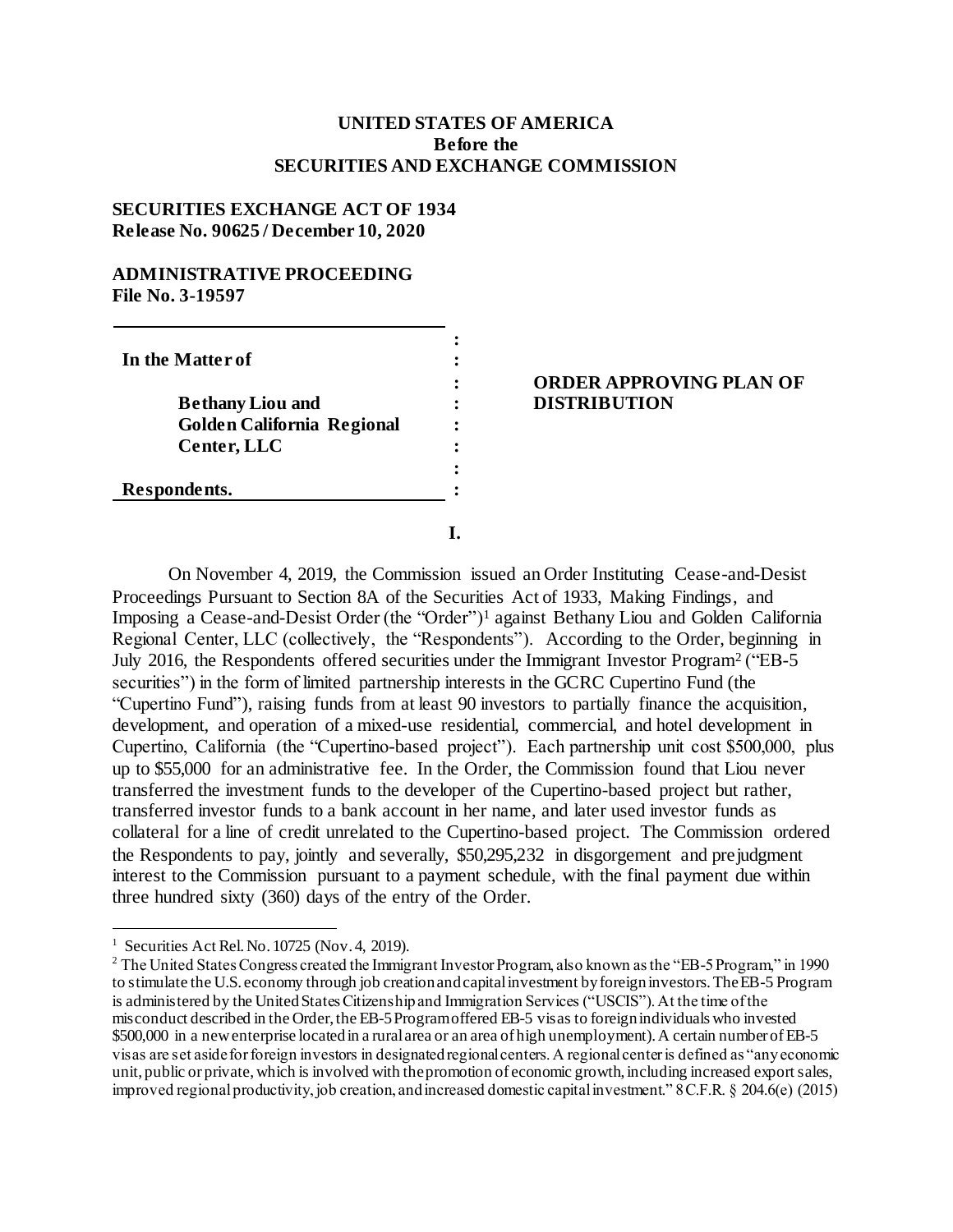A total of \$48,340,835.64 has been collected pursuant to the Order (the "Distribution Fund"), and accrued interest and earnings, as well as additional funds received pursuant to the Order, will be added to the Distribution Fund.

By Order dated March 20, 2020, the Commission appointed JND Legal Administration as the fund administrator for the Distribution Fund (the "Fund Administrator") and set the administrator's bond amount at \$48,315,833.25. 3

On September 2, 2020, the Secretary, pursuant to delegated authority, published a Notice of Proposed Plan of Distribution and Opportunity for Comment ("Notice"), <sup>4</sup> pursuant to Rule 1103 of the Commission's Rules on Fair Fund and Disgorgement Plans (the "Commission Rules"), <sup>5</sup> and simultaneously posted the Proposed Plan of Distribution (the "Proposed Plan"). The Proposed Plan proposes to distribute the Distribution Fund, less administrative costs and taxes, directly to investors who purchased limited partnership interests in the Cupertino Fund, and who suffered losses due to the Respondents' conduct described in the Order. The Notice advised all interested persons that they may obtain a copy of the Proposed Plan from the Commission's public website at<http://www.sec.gov/litigation/fairfundlist.htm> or by submitting a written request to Catherine E. Pappas, Senior Advisor, United States Securities and Exchange Commission, One Penn Center, 1617 JFK Blvd., Ste. 520, Philadelphia, PA 19103. All persons who desired to comment on the Proposed Plan could submit their comments, in writing, no later than October 2, 2020. The Commission received four (4) comments during the comment period.

After consideration, the Commission has concluded that the Proposed Plan should be approved without modification.

### **II.**

#### **A. Background to Public Comments on the Proposed Plan**

The issue raised by the comments to the Proposed Plan is whether the Proposed Plan should be modified to permit Eligible Investors<sup>6</sup>, through a receiver appointed in a related state court action<sup>7</sup> (the "Receiver"), to direct their Distribution Payment to a third-party seeking to continue the Cupertino-based Project. If the third-party completed the Cupertino-based Project and the USCIS accepted the participating investors' EB-5 petitions in connection with that project, the participating Eligible Investors would achieve their citizenship goals faster and with

l

<sup>3</sup> *See* Order Appointing Fund Administrator and Setting Administrator Bond Amount, Exchange Act Rel. No. 88442 (Mar. 20, 2020).

<sup>4</sup> Exchange Act Rel. No. 89755 (Sept. 2, 2020).

<sup>5</sup> 17 C.F.R. § 201.1103.

<sup>6</sup> Capitalized terms not defined in this Order are used as defined in the Proposed Plan.

<sup>7</sup> *Long Teng Gao v. Bethany Liou, Golden California Regional Center, LLC, GCRC Cupertino Fund, LP, and Does 1-100*, 19-cv-348624 Cal. Super.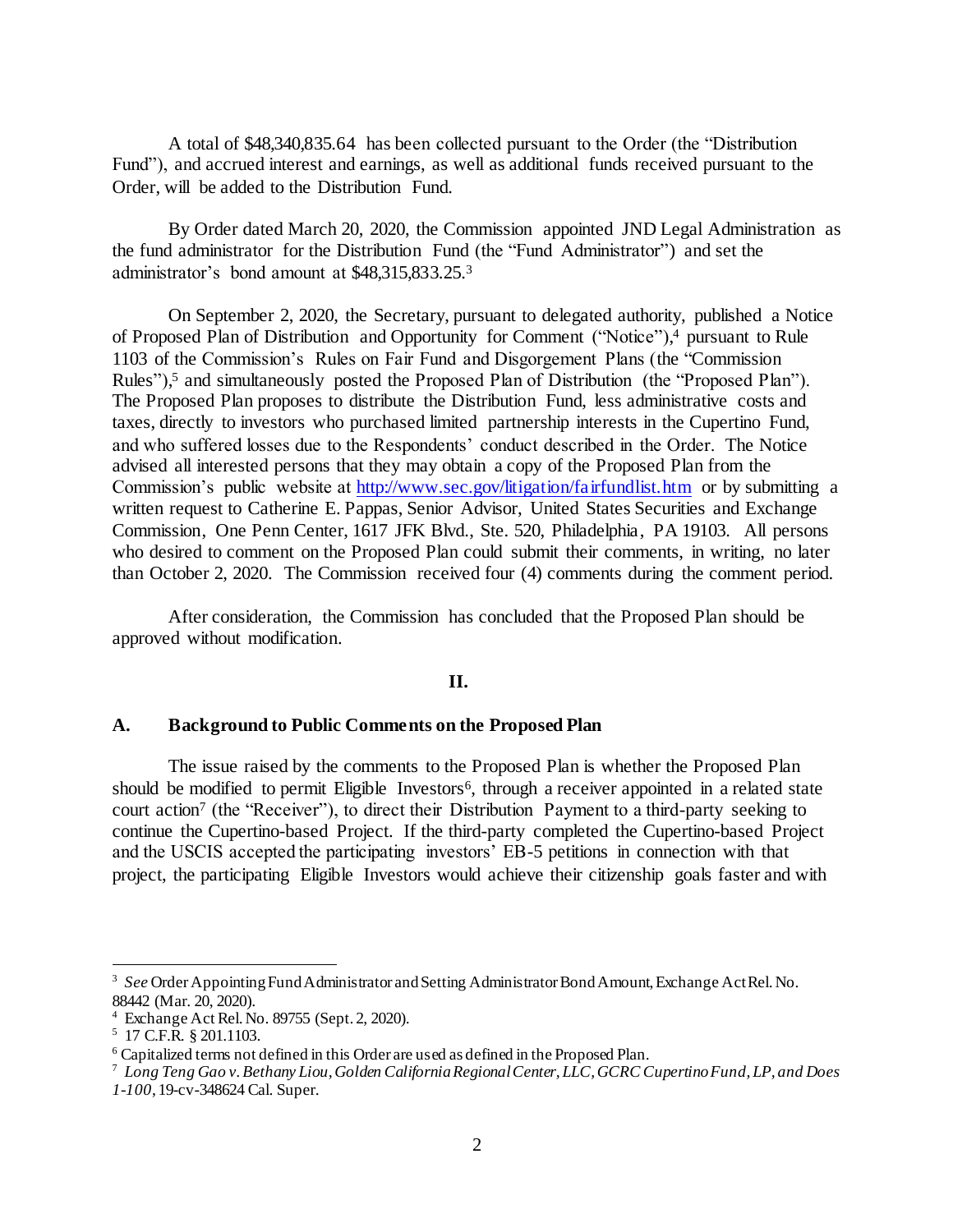a smaller investment than if they sought to invest in a new EB-5 project with funds returned to them by the Commission.<sup>8</sup>

The Commission staff, working with the Receiver, considered an approach similar to that sought by the commenters in which the Receiver would act as an intermediary and perform due diligence on third-party proposals to continue the Cupertino-based project. Ultimately, however, upon confirming that only a small subset of Eligible Investors were interested in reinvestment, the Commission staff, with input from the Receiver, deemed the approach infeasible.

In view of the wishes of the majority of potentially Eligible Investors to have their distribution payment made directly to them, and in the absence of a mechanism by which the Distribution Payment to the Potentially Eligible Investors seeking to reinvest could be protected, the Proposed Plan does not permit Eligible Investors a choice to reinvest; all distribution payments will be sent directly to Eligible Investors.

#### **B. Public Comments on the Proposed Plan**

l

The Commission received comments on the Proposed Plan from four investors: Yan Lv, Longteng Gao, Huanxi Wu, and Yuhao Pao (collectively, the "Commenters"). Although separate submissions were submitted September 16, 2020, September 17, 2020, September 21, 2020, and September 25, 2020, respectively, they seek the same relief, and are addressed together below.

The Commenters are among the fifteen potentially Eligible Investors who expressed interest in continuing in the EB-5 Program. The letters from Messrs. Lv, Gao, and Wu are substantively identical and request that the Commission modify the Proposed Plan to permit them the choice to proceed through the Receiver to continue their investment in the EB-5 program so that they do not have to invest the additional funds, start the process over again, and potentially have their children "age out" of the EB-5 program. Mr. Pan similarly requests a modification that would permit the Receiver to assist in "pav[ing] the way for a possible reinvestment mechanism." As discussed above, this approach was determined to be infeasible and, accordingly, the Proposed Plan cannot be modified as requested.

The Commission has considered these comments and concludes that there is no modification to the Proposed Plan to accommodate the request of the commenting parties.

 $8$  Effective November 21, 2019, the USCIS published a final rule raising the required investment in a new enterprise located in a rural area or an area of high unemployment from \$500,000 to \$900,000. 84 FR 35750 (July 24, 2019); 84 FR 35750 (Jul. 24, 2019); [https://www.uscis.gov/news/news-releases/new-rulemaking-brings-significant](file://///ad.sec.gov/projects/ENF2/Other_Projects/Distributions/Case%20Files/ho-12687%20Certain%20EB-5%20Regional%20Centers/cep/action%20memos/distribution%20plan/current/www.uscis.gov/news/news-releases/new-rulemaking-brings-significant-changes-to-eb-5-program)[changes-to-eb-5-program.](file://///ad.sec.gov/projects/ENF2/Other_Projects/Distributions/Case%20Files/ho-12687%20Certain%20EB-5%20Regional%20Centers/cep/action%20memos/distribution%20plan/current/www.uscis.gov/news/news-releases/new-rulemaking-brings-significant-changes-to-eb-5-program) The effect of this change is that investors seeking to reinvest in the EB-5 Program will be required to invest \$900,000 (plus administrative fees), not \$500,000. Also, the time necessary to process EB-5 petitions is currently estimated between 37 to 73.5 months from the time USCIS receives the case. <https://egov.uscis.gov/processing-times/>.